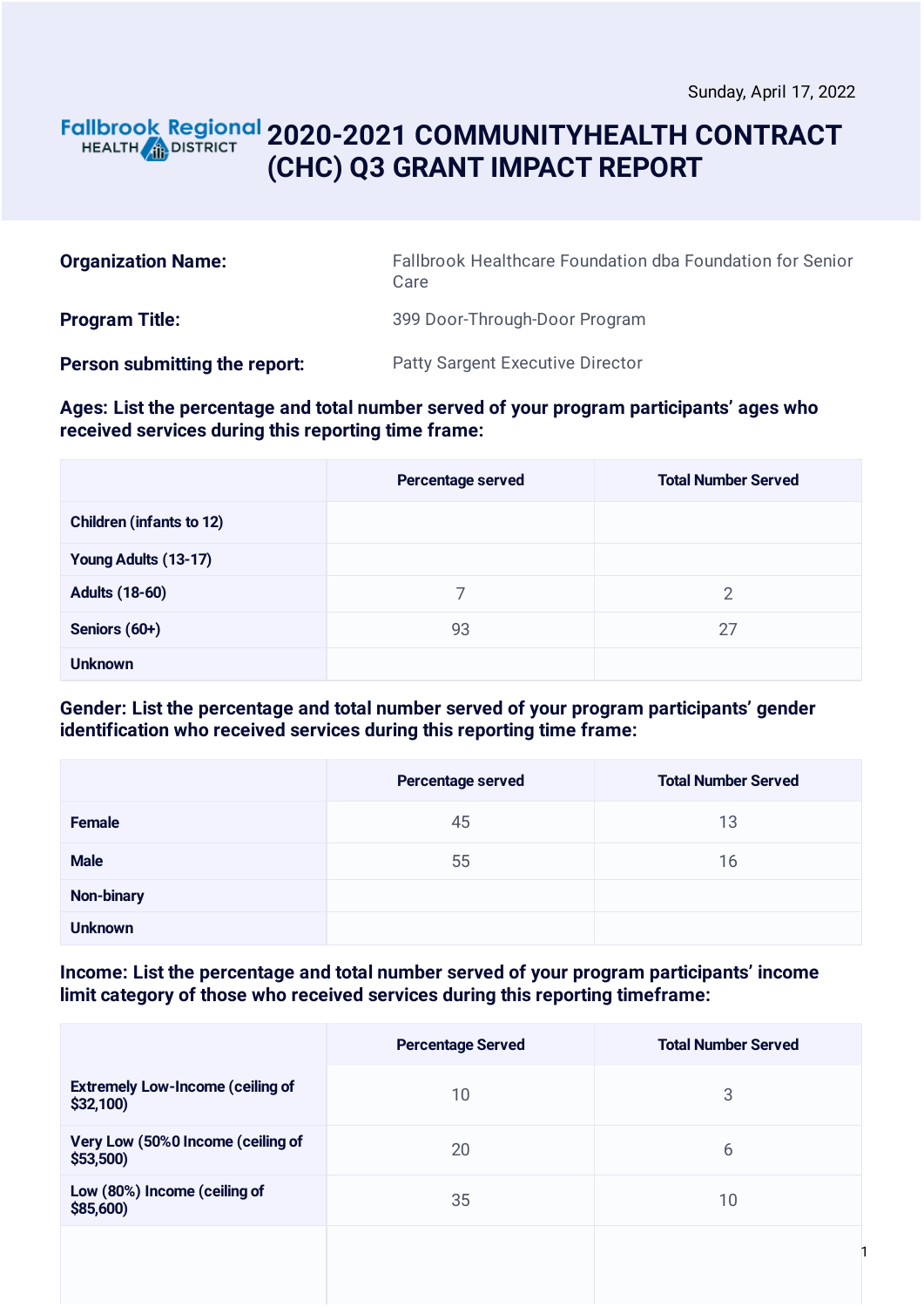|                                  | <b>Percentage Served</b> | <b>Total Number Served</b> |
|----------------------------------|--------------------------|----------------------------|
| <b>Higher than listed limits</b> | 10                       | 3                          |
| <b>Unknown</b>                   | 25                       |                            |

**How many District residents directly benefited (participant/client)from this program in this reporting quarter?** 29

# **GOALS & OBJECTIVES**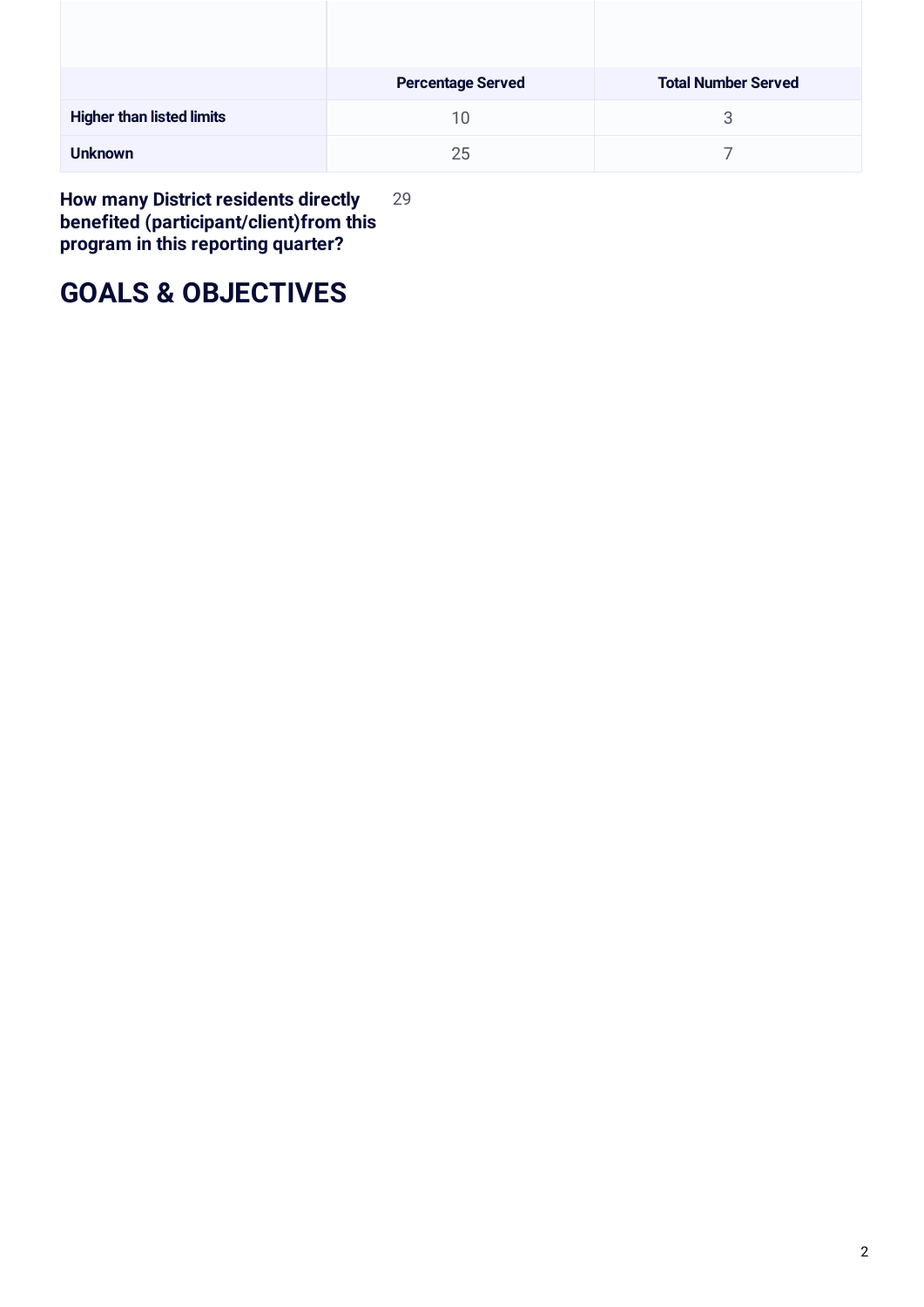### **Please provide the Goal 1 statement from your application. Discuss the actions within each objective and provide your outcome data accordingly.**

During the third quarter, we responded to 29 Door Through Door clients and/or referrals (21% of annual goal). Of these clients, 8 of them were referrals from North County Fire Department. (We received 22 referrals from NCFD during the quarter, but of those, only 8 were sent to the hospital. The others were handled as Advocate clients.) Nine of these referrals were new to us. The remainder were referred to us via family members or other sources. While we reached out to 29 clients, we engaged in some manner with 59% of them. (It is sometimes the case that by the time we receive a referral, the client has already been discharged and has appropriate care in place with no further needs.)

Our interaction with hospitalized clients and/or their family members often leads us to recognize that the hospital's/SNF's plans for the client's discharge are not going to result in a safe situation. Often this has to do with homecare that cannot be put in place in time, a home environment that is not a safe place for recovery, or a physical condition that requires a higher level of support or care than can be safely managed at home. This quarter we intervened in the discharge plans for 8 of these clients, and were able to successfully facilitate an alternative, safer plan of action, for 4 (or 50%) of those clients. For each client we engage with, we record the types of services and/or referrals we provide to them. Of the 29 clients served, we discussed or addressed the following topics, or corresponded with the agencies listed.

Discussion regarding Dementia – 1 Falls prevention  $-4$ Equipment Request - 5  $Food - 1$ Housing Assistance – 8 Hospital Palomar – 5 Hospital Temecula – 8 Hospital Tri City – 0 Hospital Other  $-3$ VA - 8 Home Health – 12 Skilled Nursing Fallbrook – 8 Skilled Nursing Other – 9 Hospice Care – 0  $IHSS - 1$  $APS - 0$ NCFPD Fire – 5 Caregiver – 10 Medi-Cal – 0 Insurance – 2 Financial – 2 Legal  $-4$ Social Security – 2 Transportation  $-2$ Other –  $8$ 

# **PARTICIPANT SUCCESS STORY**

### **Participant Success Story:**

Often times, a single referral or phone call through our Door Through Door program is just the beginning for a series of activities for weeks or even months. Our Door Through Door team will work to stabilize the situation, in any and every way needed, so that the client's risks of living at home are minimized and that they are educated about those risks.

We received a NCFPD referral for a client related to falls, resulting in fractured knee cap. Initially, we spoke to this gentleman's son and daughter in law, to make recommendations and referrals. A food evaluation was made, and as a result, we made a referral for home delivered meals through the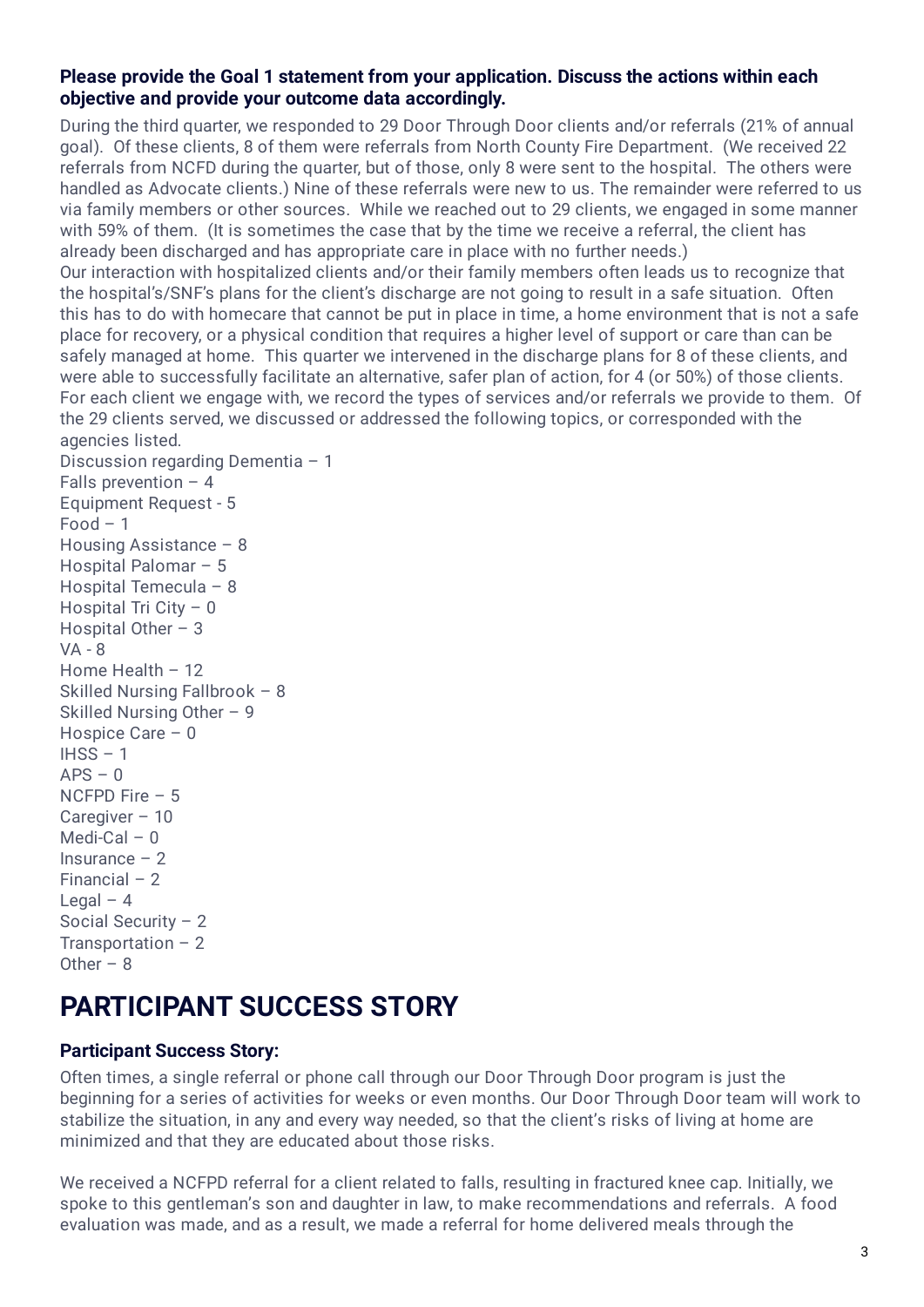Fallbrook Senior Center and set him up with our Transportation Department's grocery delivery service. We connected him to a handyman to install grab rails in bathroom. We recommended use of walker over a cane to prevent further falls. We attempted to connect the client to a hospital bed as his Murphy bed was too low. We assisted his family with getting a doctor's referral for PT/OT, as client has stairs that are very dangerous, and also sent them information about a stair lift. Because of the risks at home, we educated the client and his family about senior living communities. We provided resources for a medical alert device. We also provided housekeeping referrals and home care referrals. Ultimately, he hired a caregiver and had a period of time of safety and stability at home.

Unfortunately, this client was reluctant to take some of the above input and had another fall that sent him to the hospital again. He continued to use the stairs even though it was not safe. While he enjoyed that safety and stability for some time after putting a caregiver in place, he now plans to move into a senior living community upon discharge.

# **ACKNOWLEDGEMENT**

### **Please describe how the Fallbrook Regional Health District's Community Health Contract - Grant investment toward this program was acknowledged during this reporting timeframe.**

The FRHD logo was affixed to the sides of our Care Vans.

We included the FRHD logo and official sponsor designation in all emails from every staff member. The FRHD logo and sponsorship support status appears on our website.

We have banners at the front and side of our building that thank FRHD for their support